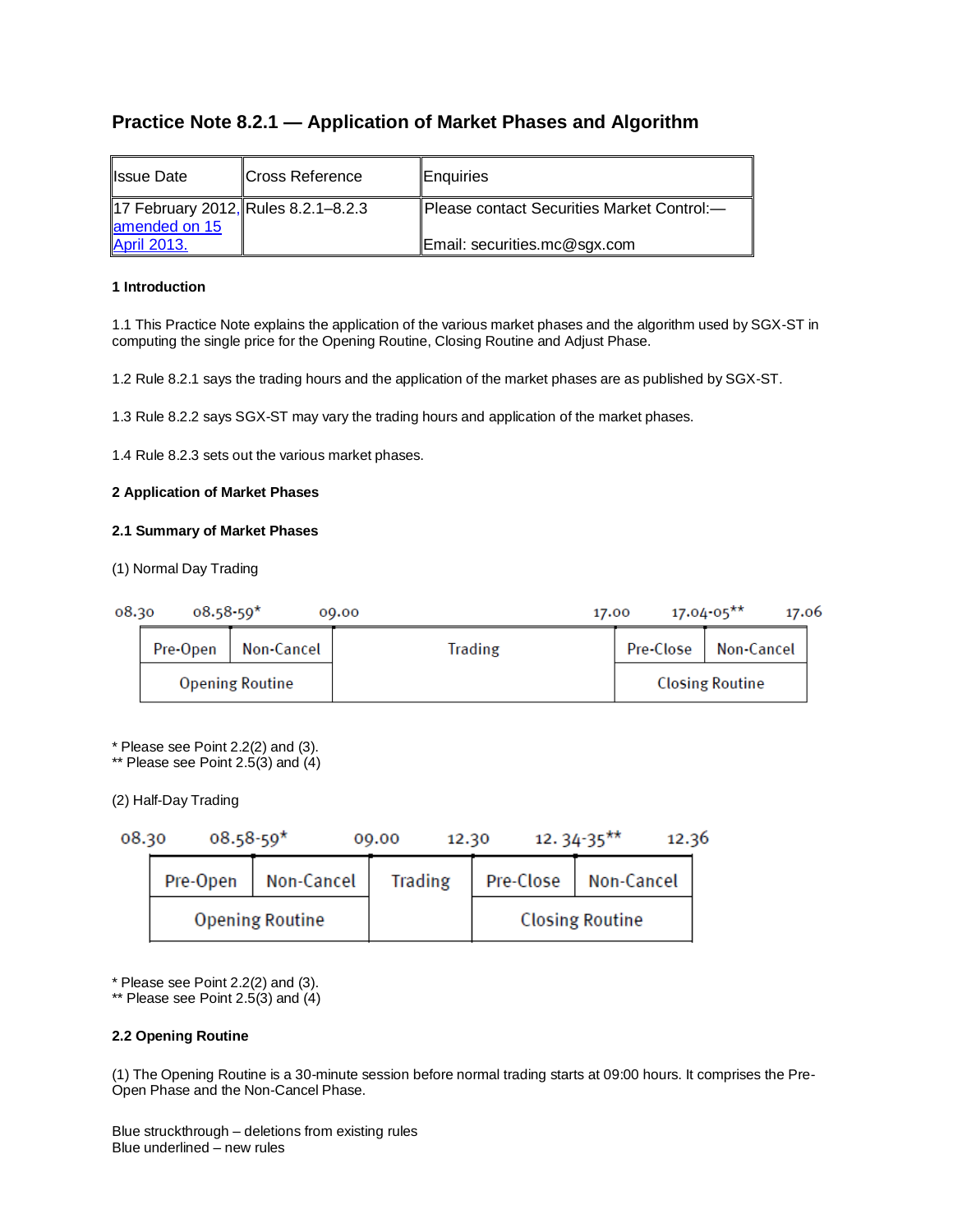(2) Pre-Open Phase (08:30 to 08:58–59 hours)

(a) Orders can be entered, reduced in quantity or withdrawn in the ready and unit share markets.

(b) Order quantity cannot be undisclosed in the ready market.

- $(eb)$  The bid (offer) can be higher (lower) than the offer (bid).
- (dc) No matching of orders.
- (ed) This phase will end randomly at any time from 08:58 to 08:59 hours.
- (3) Non-Cancel Phase (08:58–59 to 09:00 hours)

(a) This phase will begin immediately after the Pre-Open Phase ends, which may be at any time from 08:58 to 08:59 hours.

(aa) No input, amendment and withdrawal of orders.

(b) Orders that can be matched are matched at a single price computed based on an algorithm set by SGX-ST. The computed price will be the opening price for the day.

(c) Unmatched orders are carried forward into the morning trading session.

# **2.3 Trading Phase**

(1) The Trading Phase will be from 09:00 to 17:00 hours.

(2) The Trading Phase allows order entry, reduction in order size and withdrawal of orders. Orders are matched in the order of price priority followed by time priority.

(3) All unmatched orders after the Trading Phase are carried forward to the Closing Routine.

### **2.4 Adjust Phases**

(1) An Adjust Phase operates upon the lifting of a suspension of a security or Futures Contract. A trading halt operates in the same way as an Adjust Phase.

(2) Upon Lifting of a Suspension

(a) The Adjust Phase sets in for 15 minutes. A longer time can be specified.

(b) Orders can be entered, reduced in quantity or withdrawn for the ready and unit share markets.

(c) Order quantity can be undisclosed in the ready market (subject to a minimum of 50,000 disclosed quantity).

 $(d_c)$  The bid (offer) can be higher (lower) than the offer (bid).

(ed) Orders that can be matched will be matched at the end of the Adjust Phase at a single price computed based on an algorithm set by SGX-ST before normal trading resumes. Unmatched orders at the end of the Adjust Phase are carried forward into the phase of the market applicable when the Adjust Phase ends.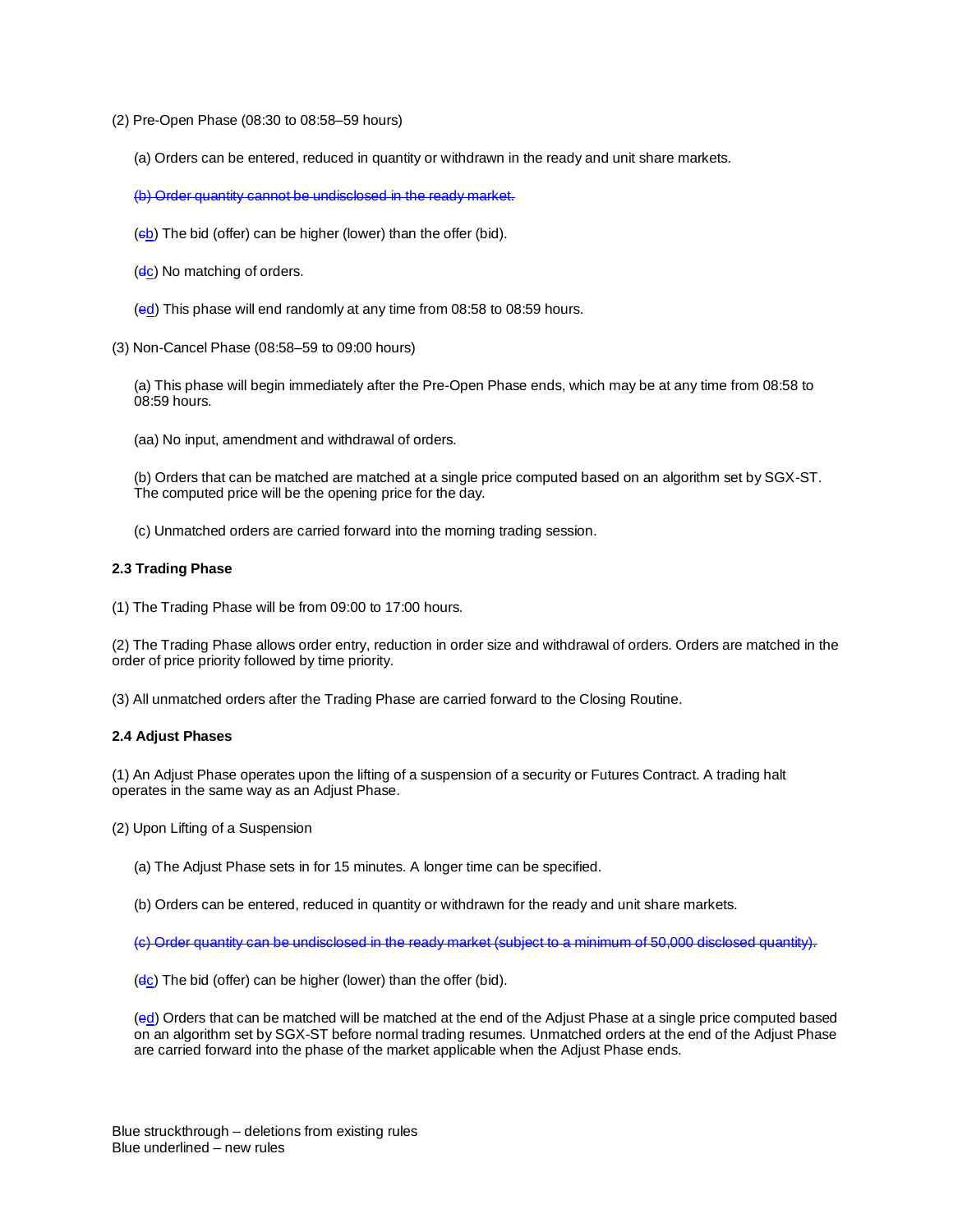(fe) However, this behaviour does not apply when the end of Adjust Phase coincides with the Opening Routine or Closing Routine. In these circumstances, orders entered are carried forward into and matched accordingly in the respective Opening Routine or Closing Routine.

(3) During a Trading Halt

(a) Existing orders remain valid.

(b) Orders can be entered, reduced in quantity or withdrawn in the ready and unit share markets.

(c) Order quantity can be undisclosed in the ready market (subject to a minimum of 50,000 disclosed quantity).

 $(d_c)$  The bid (offer) can be higher (lower) than the offer (bid).

(ed) Orders that can be matched will be matched at the end of the trading halt at a single price computed based on an algorithm set by SGX-ST.

 $(f<sub>e</sub>)$  Unmatched orders are carried forward into the phase applicable to the market at the time of lifting of trading halt.

(ef) If the trading halt is not lifted by the end of a Market Day, all unmatched orders lapse.

#### **2.5 Closing Routine**

(1) The Closing Routine is a 6-minute session after trading stops at 17:00 hours for normal day trading, or 12:30 hours for half-day trading. It comprises the Pre-Close Phase and the Non-Cancel Phase.

(2) All unmatched orders are carried forward to the Closing Routine at 17:00 hours (for normal day trading) or 12:30 hours (for half-day trading).

(3) Pre-Close Phase (17:00 to 17:04–05 hours/12:30 to 12:34–35 hours)

(a) Orders can be entered, reduced in quantity or withdrawn in the ready and unit share markets.

(b) Order quantity cannot be undisclosed in the ready market.

 $(eb)$  The bid (offer) can be higher (lower) than the offer (bid).

 $(dc)$  No matching of orders.

(ed) This phase will end randomly at any time from 17:04 to 17:05 hours (for normal day trading) or 12:34 to 12:35 (for half-day trading).

#### (4) Non-Cancel Phase (17:04–05 to 17:06 hours/12:34–35 to 12:36 hours)

(a) This phase will begin immediately after the Pre-Close Phase ends, which may be at any time from 17:04 to 17:05 hours (for normal day trading) or 12:34 to 12:35 (for half-day trading).

(aa) No input, amendment and withdrawal of orders.

(b) Orders that can be matched are matched at a single price computed based on an algorithm set by SGX-ST. The computed price will be the closing price for the day.

(c) All unmatched orders lapse.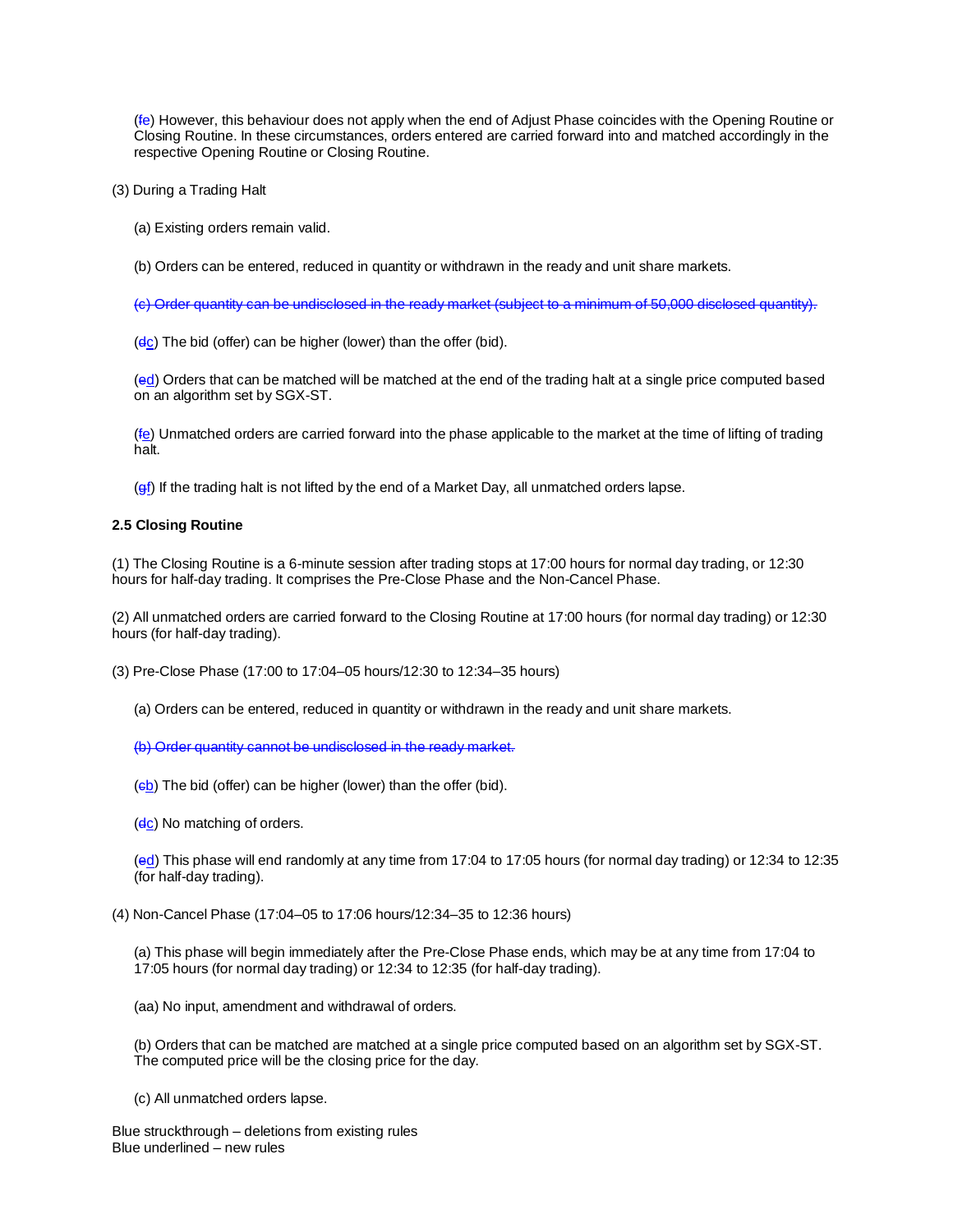(5) This routine is designed to reduce the risk of manipulating closing prices with a single transaction at an unusually high or low price, just before the trading session ends.

### **3 Algorithm Used by SGX-ST to Compute the Single Price at Which Orders at the End of the Opening Routine, Closing Routine and Adjust Phase are Matched**

3.1 The methodology for computing the single price at which orders at the end of the Opening Routine, Closing Routine and Adjust Phase are matched ("Equilibrium Price") is as follows<sup>1</sup>:-

(1) The Equilibrium Price is the price that has the largest tradable volume and the lowest imbalance. "Imbalance" refers to the net difference between the cumulative bid volume and cumulative ask volume. See Example 1.

#### **Example 1**

| <b>Bid Volume</b> | Price | Ask<br>Volume | <b>Cumulative Bid</b><br>Volume (a) | Cumulative Ask<br>Volume (b) | Tradable<br>Volume | Imbalance<br>(a)-(b) | Pressure |
|-------------------|-------|---------------|-------------------------------------|------------------------------|--------------------|----------------------|----------|
| 0                 | 3.750 | 10            | 340                                 | 10                           | 10                 | 330                  | Buy      |
| 0                 | 3.760 | 20            | 340                                 | 30                           | 30                 | 310                  | Buy      |
| 50                | 3.770 | 50            | 340                                 | 80                           | 80                 | 260                  | Buy      |
| 100               | 3.780 | 80            | 290                                 | 160                          | 160                | 130                  | Buy      |
| 70                | 3.790 | 30            | 190                                 | 190                          | 190                | 0                    | Nil      |
| 30                | 3.800 | 40            | 120                                 | 230                          | 120                | 70                   | Sell     |
| 90                | 3.810 | 20            | 90                                  | 250                          | 90                 | 160                  | Sell     |

In this example, the Equilibrium Price is \$3.790 where the tradable volume is the largest and the imbalance is the lowest. If the highest tradable volume occurs at more than one price the algorithm will then consider imbalance, see sub-paragraph (2).

(2) If the highest tradable volume occurs at more than one price the Equilibrium Price is the price with the lowest imbalance. See Example 2.

### **Example 2**

In this example, the Equilibrium Price is \$3.790 where the tradable volume is the largest (190) and the imbalance is the lowest (20).

If market orders are present a situation may arise in which the lowest imbalance occurs at "Market Price", see subparagraph (2A).

If the highest tradable volume and lowest imbalance occur at more than one price the algorithm will then consider market pressure, see sub-paragraph (3).

(2A) If market orders are present and the market order volume on one side exceeds the cumulative order volume on the opposite side there would be a Market Order Surplus. This means that the lowest imbalance occurs at "Market Price". In this situation, one tick will be added on the side with the Market Order Surplus and that would be the Equilibrium Price. See Example 2A.

# **Example 2A**

| <b>Bid Volume</b> | Price | Ask Volume | Volume (a) | Cumulative Bid Cumulative Ask<br>Volume (b) | Tradable<br>Volume | Imbalance (a)-(b) Pressure |     |
|-------------------|-------|------------|------------|---------------------------------------------|--------------------|----------------------------|-----|
|                   | MKT   |            | 50         |                                             |                    |                            |     |
|                   | 3.750 | 10         | 50         | 10                                          | 10                 | 40                         | Buy |
|                   | 3.760 |            | 50         | 10                                          | 10                 | 40                         | Buy |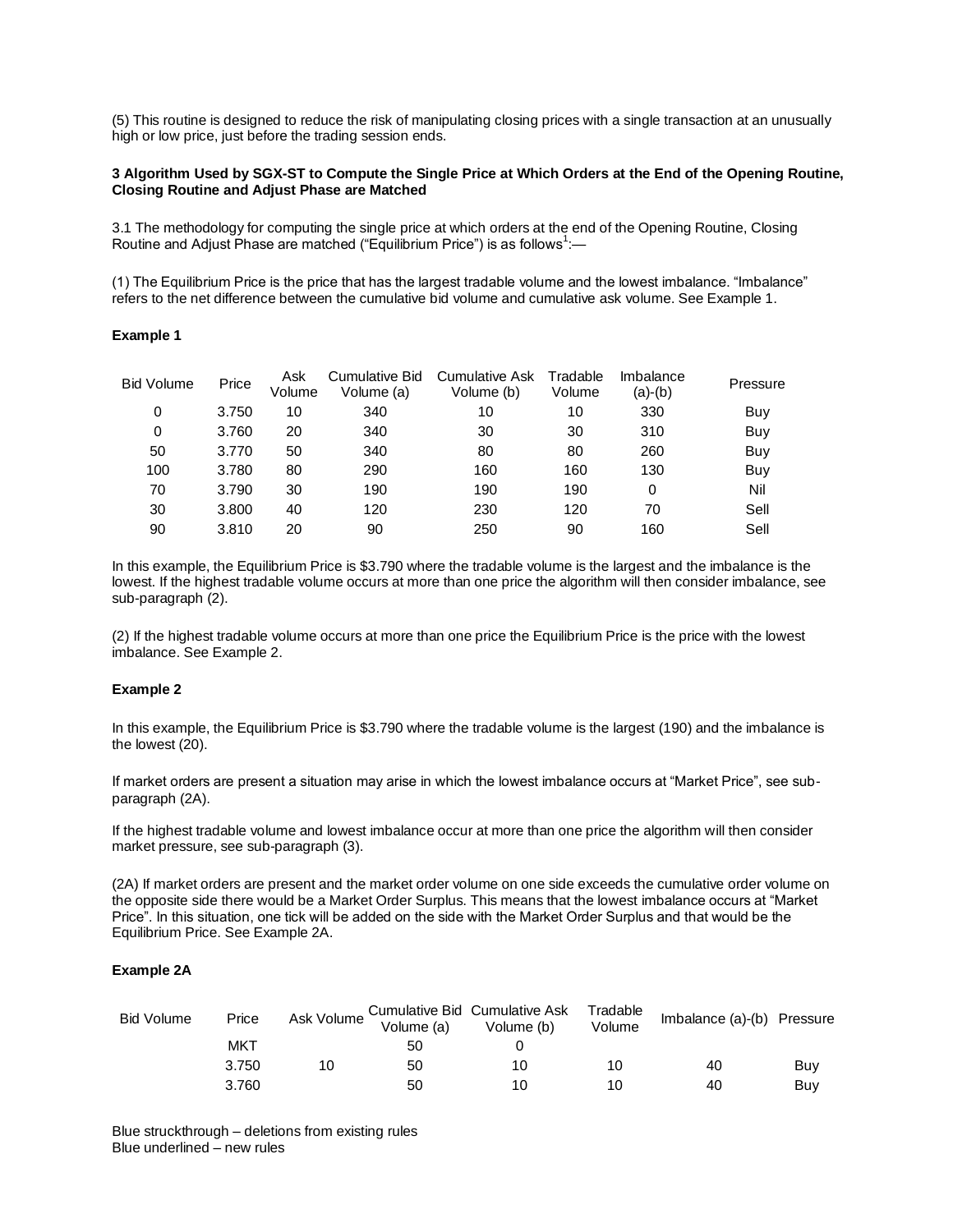|    | 3.770 | 10 | 50 | 20 | 20 | 30 | Buy |
|----|-------|----|----|----|----|----|-----|
| 10 | 3.780 |    | 50 | 20 | 20 | 30 | Buy |
|    | 3.790 |    | 40 | 20 | 20 | 20 | Buy |
| 10 | 3.800 |    | 40 | 20 | 20 | 20 | Buy |
|    | 3.810 |    | 30 | 20 | 20 | 10 | Buy |
| 30 | MKT   |    | 30 | 20 | 20 | 10 | Buy |

In this example, the lowest imbalance (10) occurs where market order bid volume (30) exceeds cumulative ask volume (20). One tick has therefore been added on the bid side, and the Equilibrium Price is \$3.810.

(3) If the highest tradable volume and lowest imbalance occur at more than one price ("the price overlap") the Equilibrium Price is determined by market pressure:

(a) with only buy pressure within the price overlap, the Equilibrium Price is the highest price within the price overlap, or

(b) with only sell pressure within the price overlap, the Equilibrium Price is the lowest price within the price overlap. See Example 3.

Buy (sell) pressure occurs when the cumulative bid (offer) volume is greater than the cumulative offer (bid) volume at a particular price.

#### **Example 3**

| <b>Bid Volume</b> | Price | Ask<br>Volume | <b>Cumulative Bid</b><br>Volume (a) | Cumulative<br>Ask Volume (b) | Tradable<br>Volume | Imbalance<br>(a)-(b) | Pressure |
|-------------------|-------|---------------|-------------------------------------|------------------------------|--------------------|----------------------|----------|
| 0                 | 3.750 | 10            | 260                                 | 10                           | 10                 | 250                  | Buy      |
| 0                 | 3.760 | 20            | 260                                 | 30                           | 30                 | 230                  | Buy      |
| 50                | 3.770 | 50            | 260                                 | 80                           | 80                 | 180                  | Buy      |
| 0                 | 3.780 | 110           | 210                                 | 190                          | 190                | 20                   | Buy      |
| 90                | 3.790 | 0             | 210                                 | 190                          | 190                | 20                   | Buy      |
| 30                | 3.800 | 40            | 120                                 | 230                          | 120                | 110                  | Sell     |
| 90                | 3.810 | 20            | 90                                  | 250                          | 90                 | 160                  | Sell     |

In this example there is only buy pressure in price overlap, the Equilibrium Price is \$3.790 which is the highest price in the price overlap.

(4) If the highest tradable volume and lowest imbalance occur at more than one price and there is both buy and sell pressure or nil pressure within the price overlap, the Equilibrium Price is:

(a) the price within the price overlap that is the closest to the last traded price, or

(b) where there is no last traded price, the lowest price within the price overlap.

See Example 4.

### **Example 4**

| <b>Bid Volume</b> | Price | Ask<br>Volume | Cumulative Bid<br>Volume (a) | Cumulative Ask<br>Volume (b) | Tradable<br>Volume | Imbalance<br>(a)-(b) | Pressure |
|-------------------|-------|---------------|------------------------------|------------------------------|--------------------|----------------------|----------|
|                   | 3.750 | 10            | 260                          | 10                           | 10                 | 250                  | Buy      |
|                   | 3.760 | 20            | 260                          | 30                           | 30                 | 230                  | Buy      |
| 50                | 3.770 | 50            | 260                          | 80                           | 80                 | 180                  | Buy      |